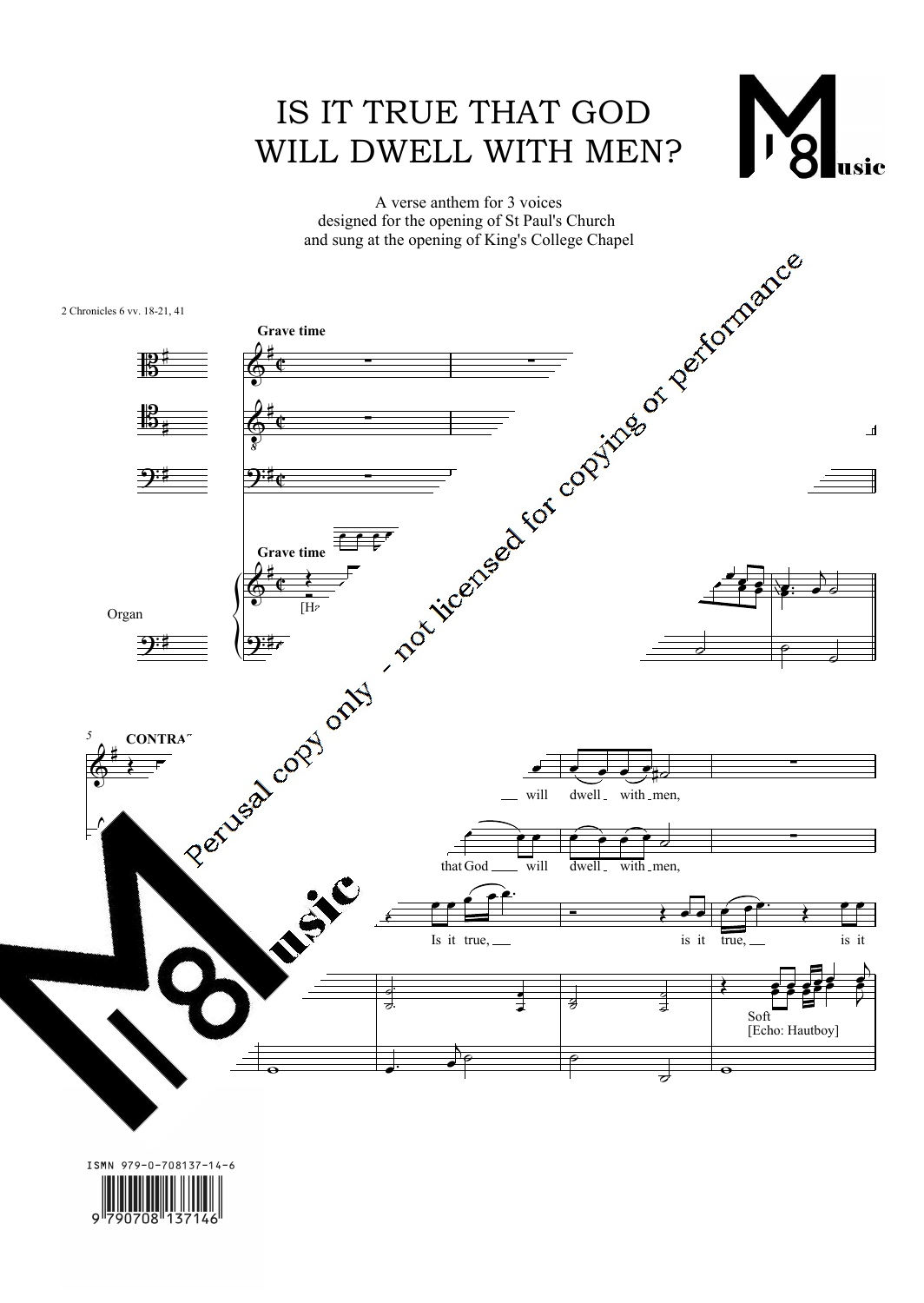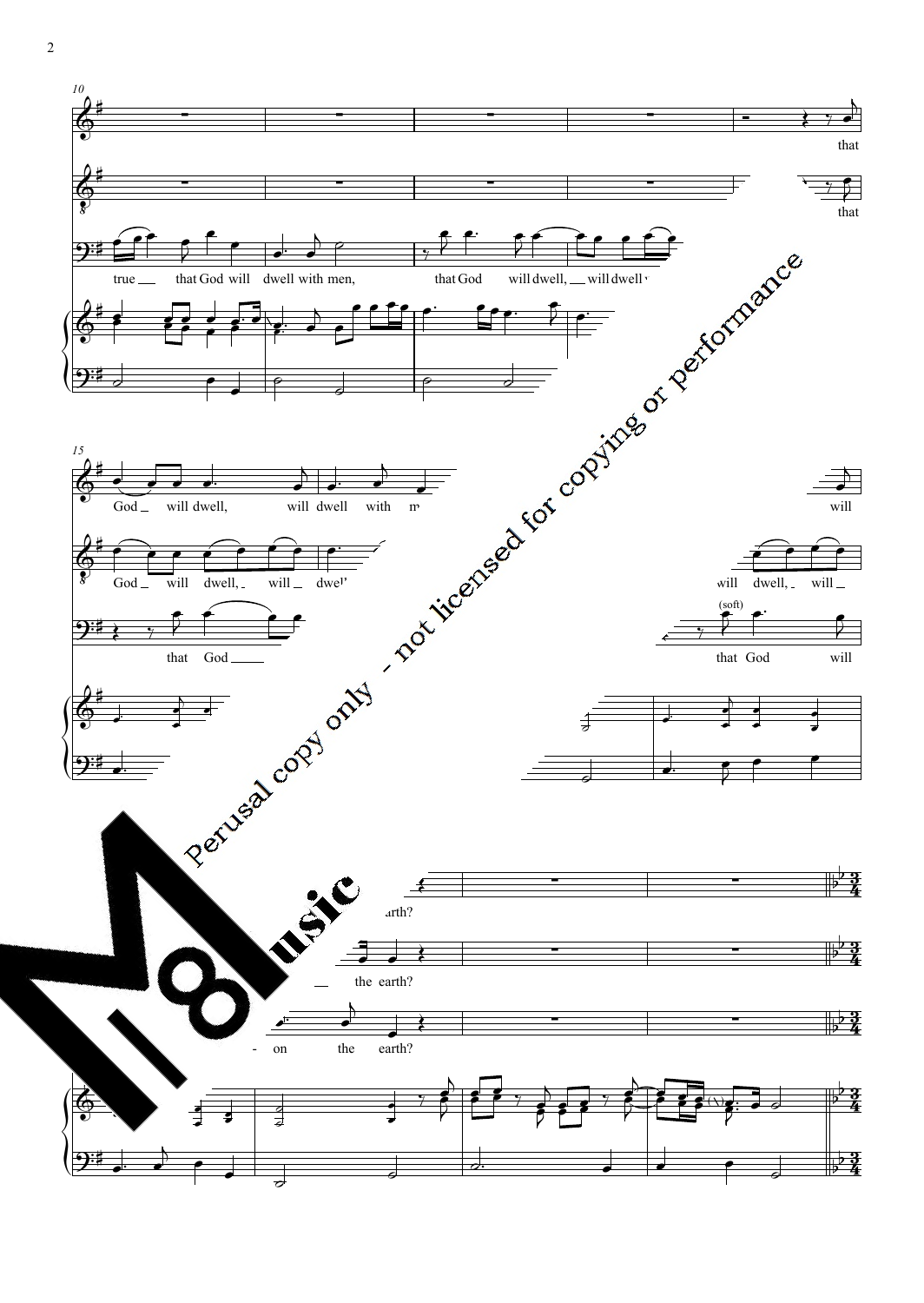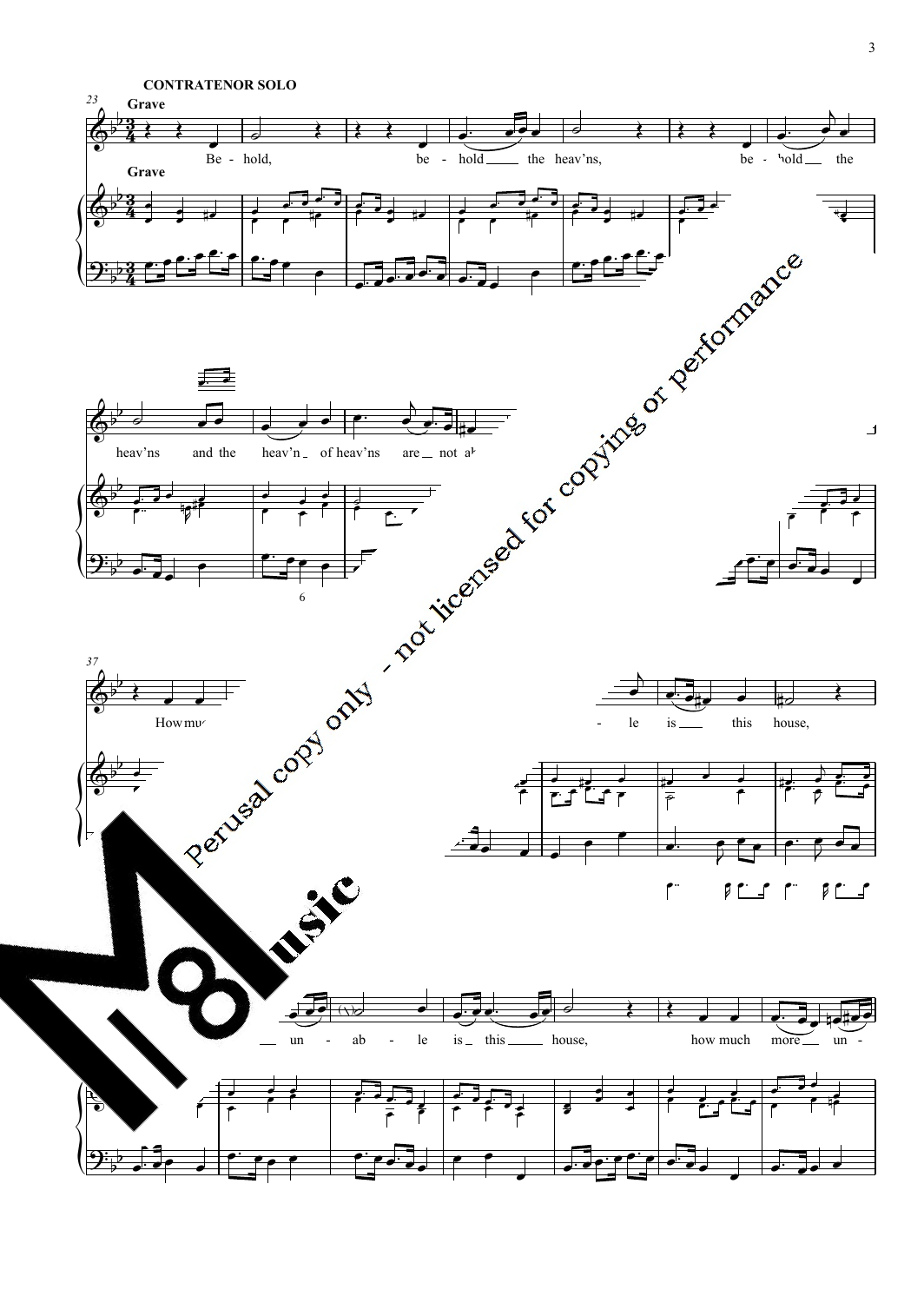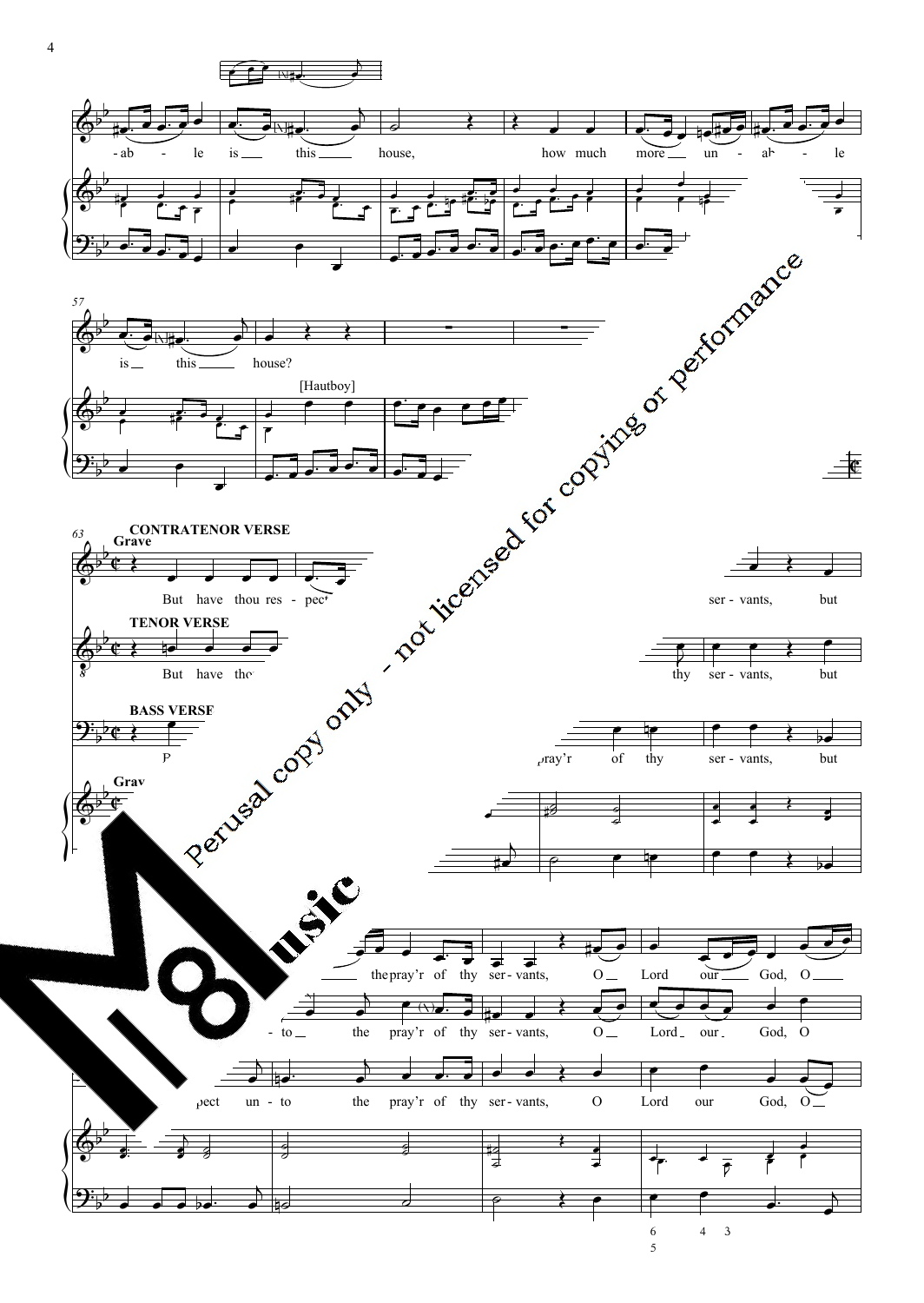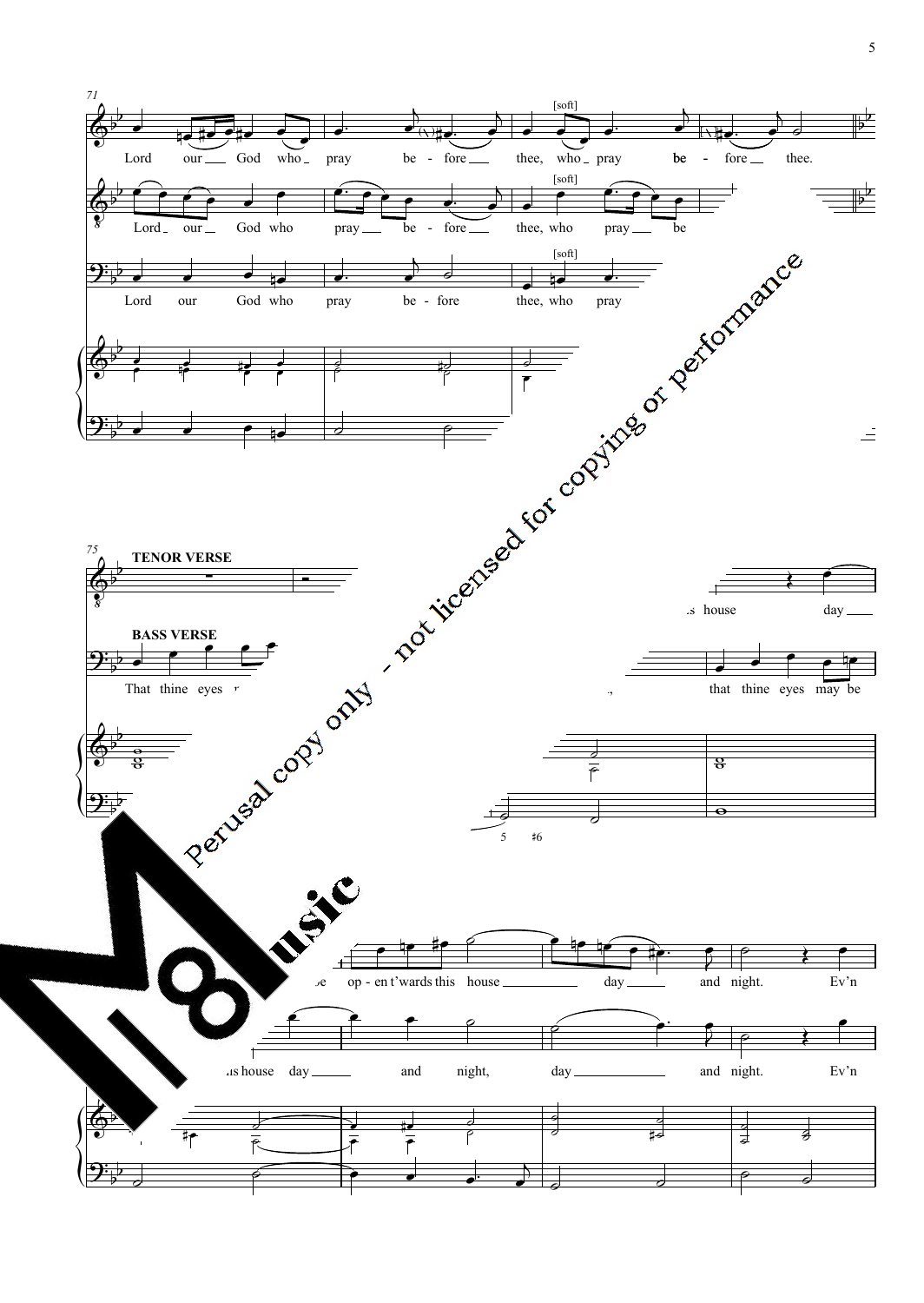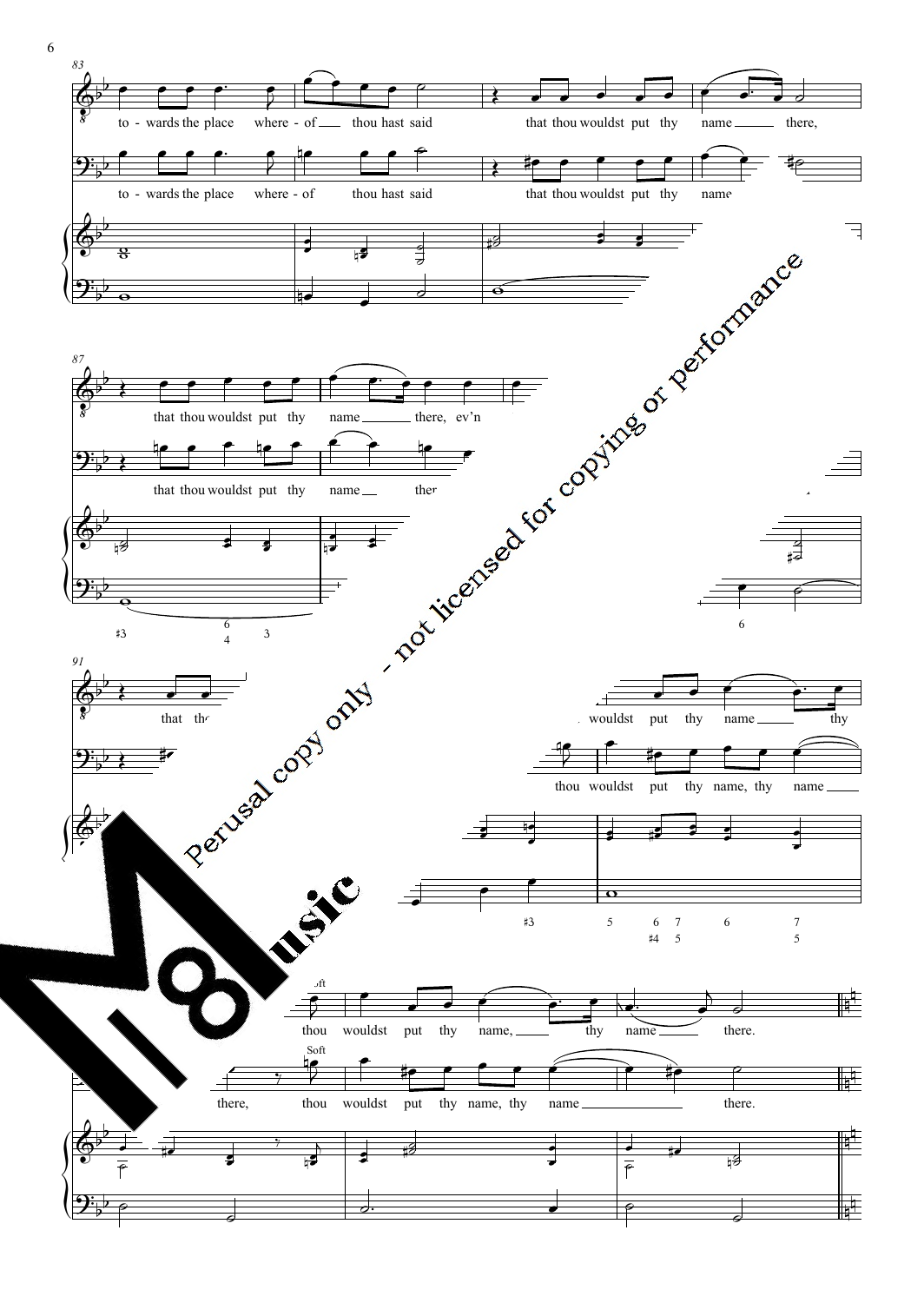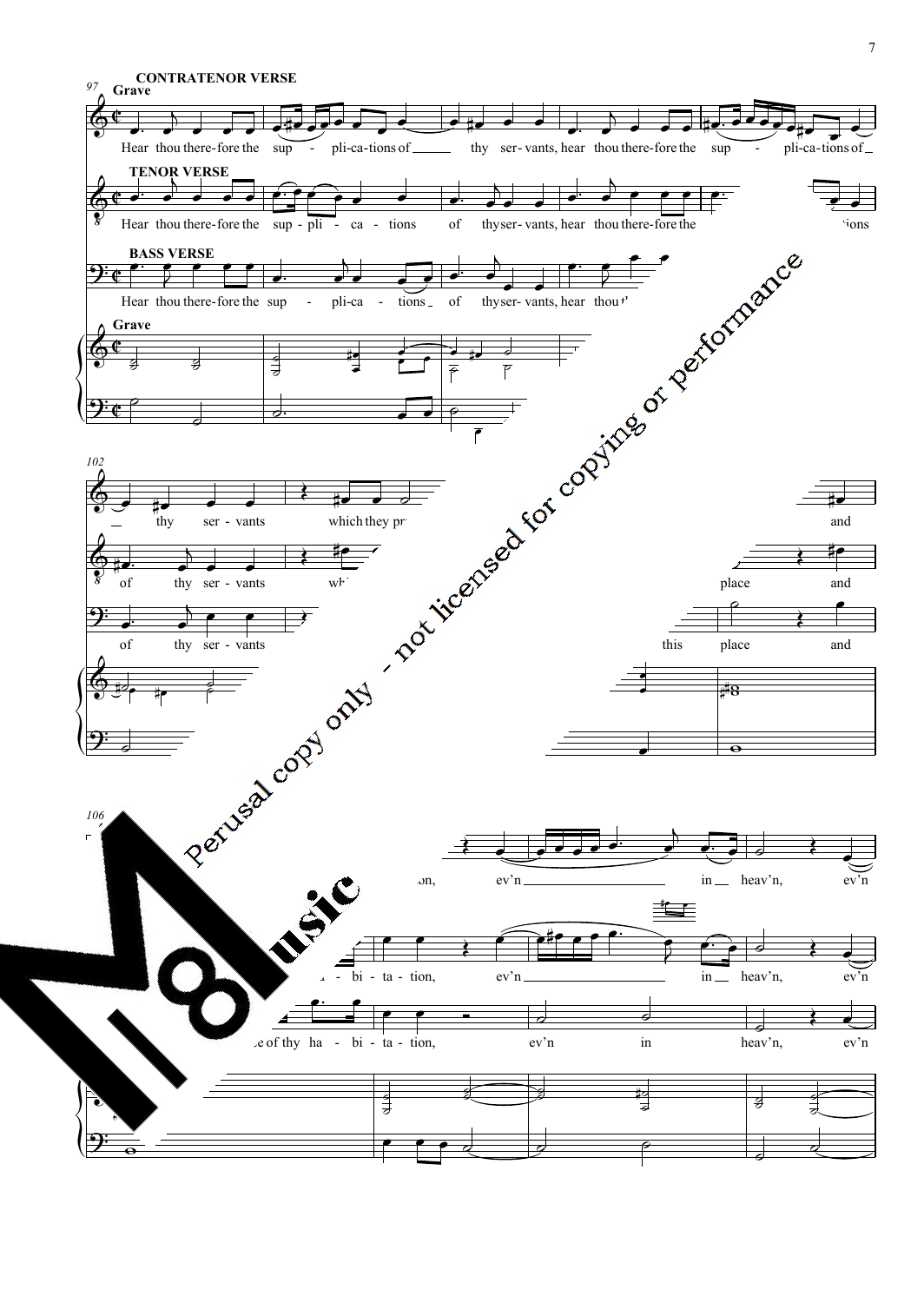

8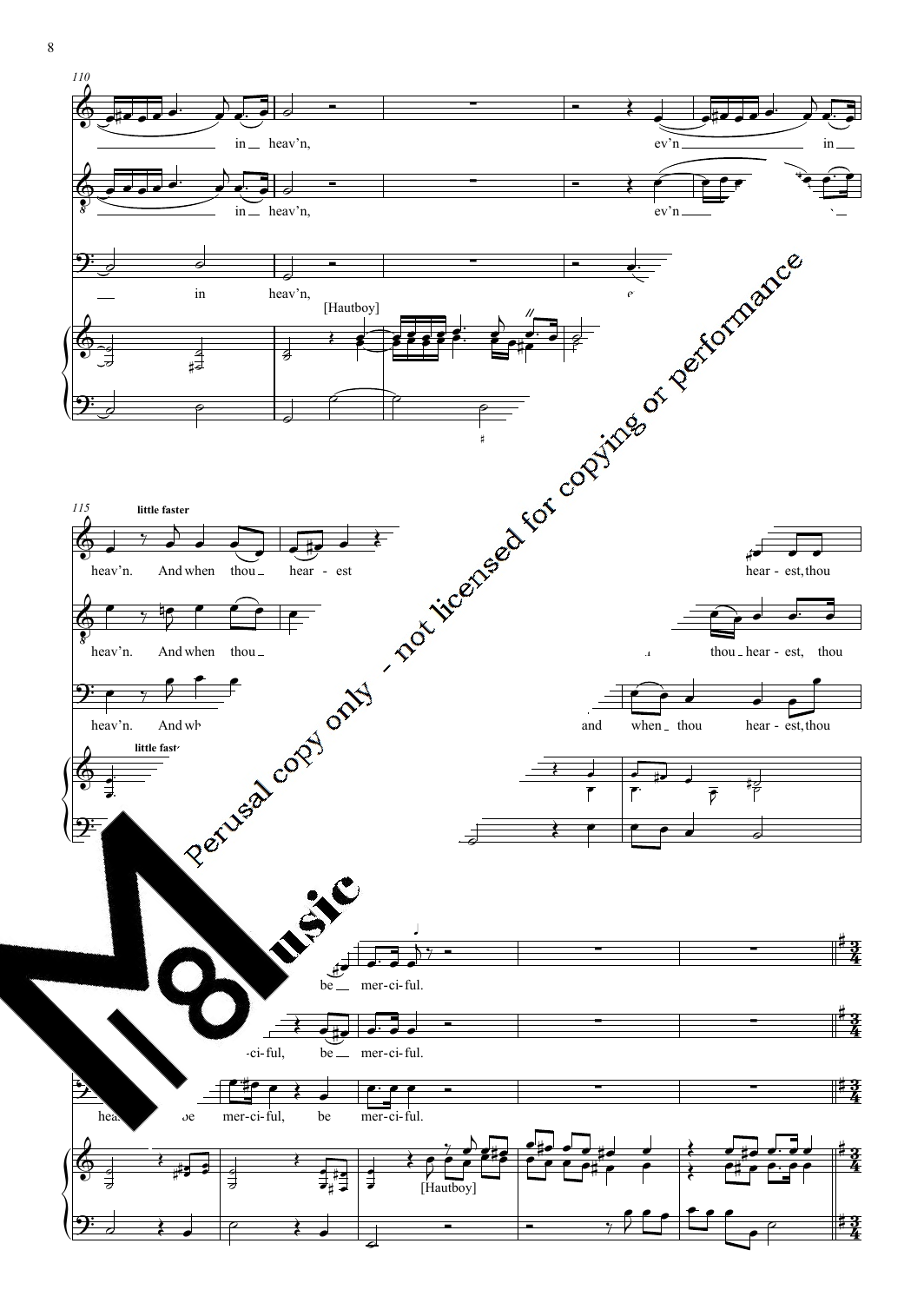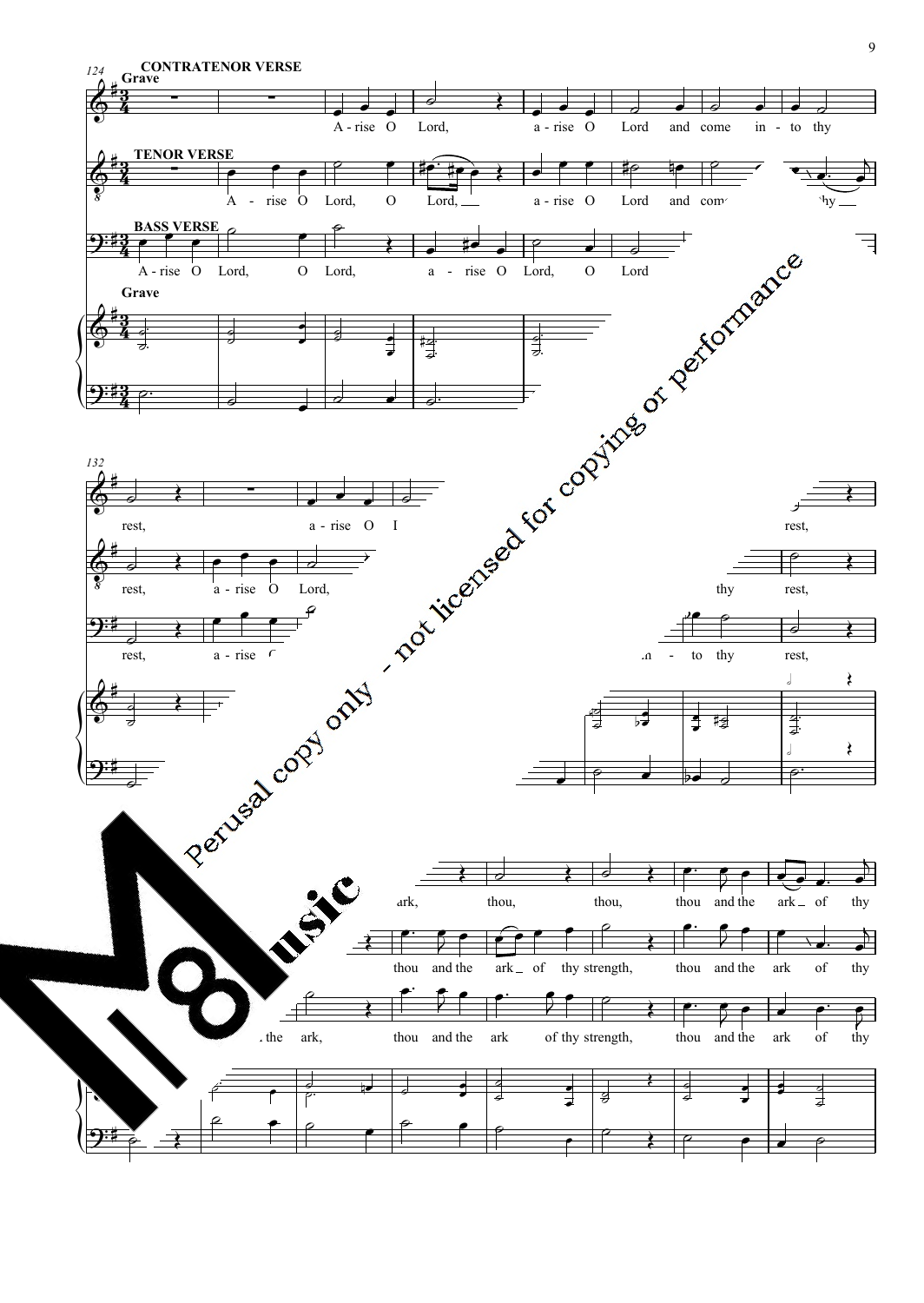

10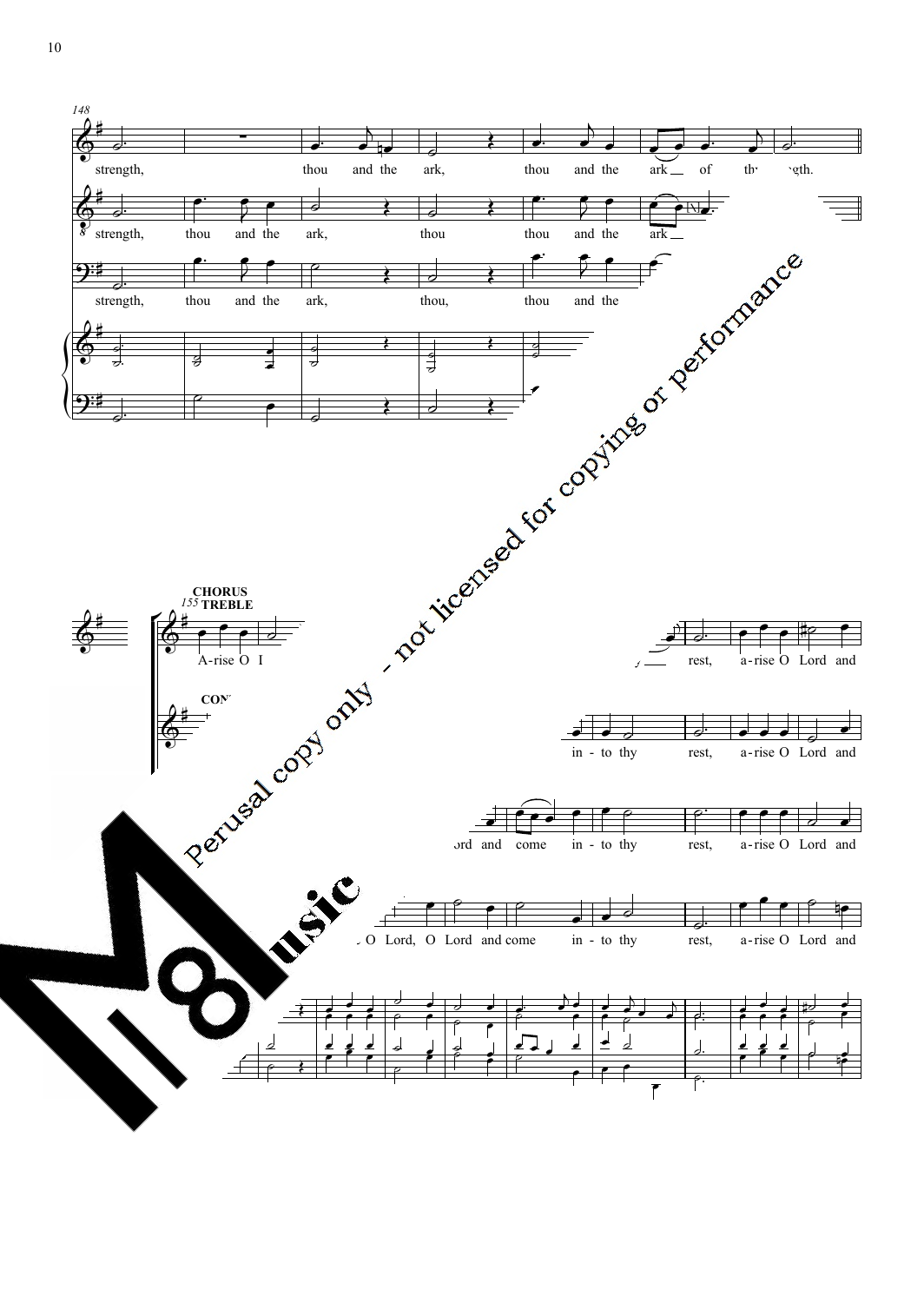